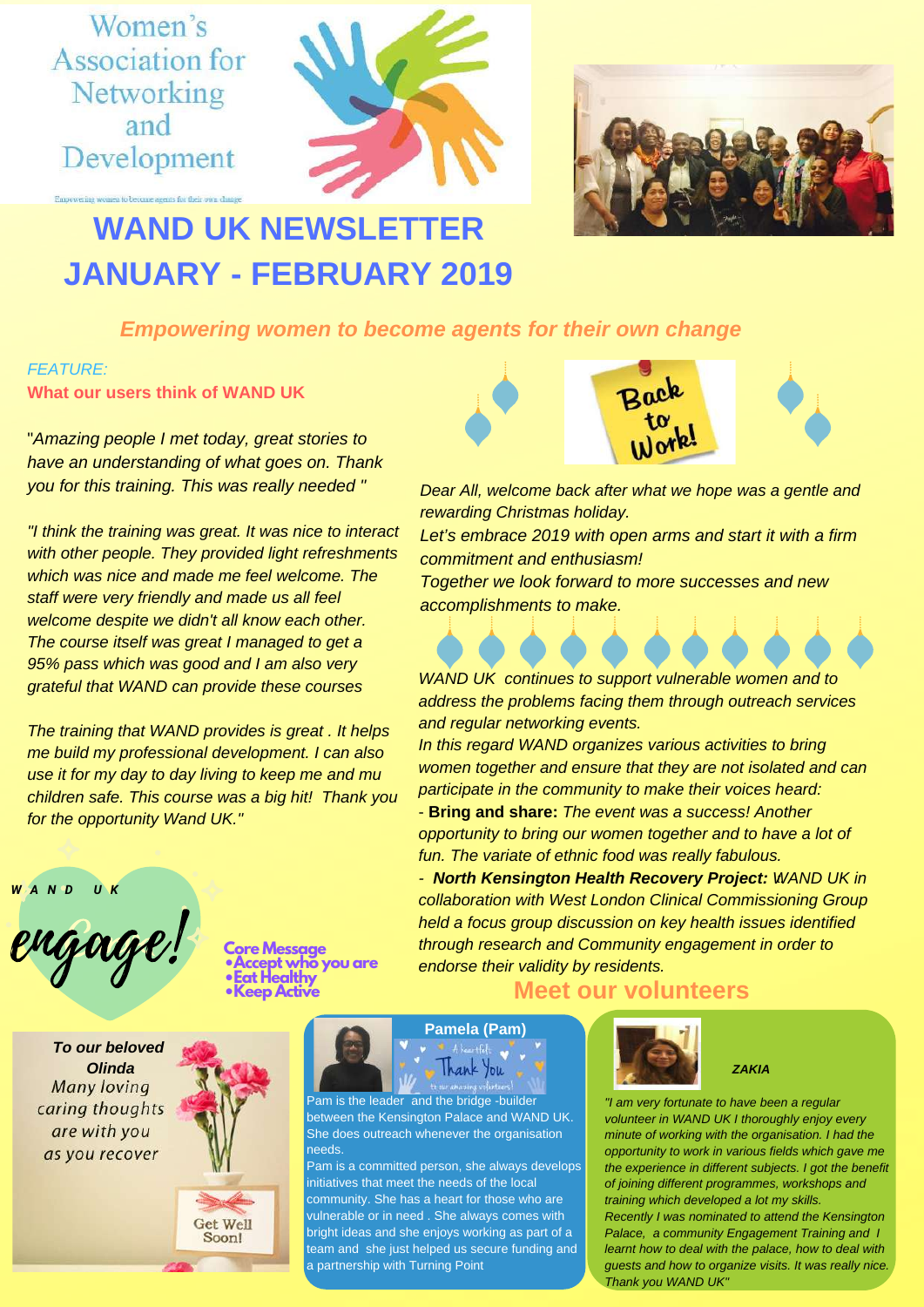

## *CONTACT DETAILS:*

Thank you again for your support and interest in the work that we do. We love to hear from you, please contact us here:

## *Address:*

*WAND UK*

*St Charles Centre for Health and Wellbeing, Exmoor St, London,*

*W10 6DZ*

*Telephone:0208 962 4132*

*Mobile: 0781 348 5607*

*E-mail: info@wanduk.org*

*Web: www.wanduk.org*

## *Office opening hours:*

*Monday-Friday 12:00 - 5.00 pm (By appointment only on Thursdays and*

*Fridays) Registered Charity No 1111925*

*Company Number 5427536*



#### *HOW WAND IS GOVERNED?*

*WAND is a charity and a company limited by a guarantee that has a board of trustees who are also directors of the charity.*

#### *WAND UK Board Members:*

- *Asha Singh.*
- *Eman Osman.*
- *Frances O Connell.*
- *Katherine Laurenson.*
- *Nicola Ambler.*
- *○ Gladys Jusu-Sheriff*.

#### *MEMBERSHIP:*

*Free membership open to all women.*



#### *PROJECTS:*

1*.Health Promotion and Awareness in most deprived areas. 2.Hammersmith &F Fulham Cancer Awareness Project funded by HFCCG.*

*3. Hammersmith &F Fulham Mental Health Awareness Project funded by Big lottery.*

*4.Our Health matters working with Portuguese Women funded by West London CCG.*

*5.Multilingual Emotional Well-being Project funded by Kensington and Chelsea Public Health*

*6.Art therapy Funded by Westway Development Trust.*

*FUTURE EVENTS*



| FIrst Aid<br>Training         | Community                                | <b>HHFO</b><br>Independent                           | <b>Art Therapy</b><br>Course | Art Therapy<br>Course                          | HHFL<br>TBC       |
|-------------------------------|------------------------------------------|------------------------------------------------------|------------------------------|------------------------------------------------|-------------------|
| Wednesday                     | Lunch<br>Venture<br>Centre<br>30 January | Health<br><b>Complaints</b><br>Advocacy<br>Wednesday | Monday<br>28th January       | 4th February<br>11th February<br>18th February | Wednesday<br>27th |
| 16th January<br>11.00 to 12.3 | $12.00 -$<br>02.00pm                     | 30th January<br>11.20 to 12.45                       | 10.30am to<br>$-1.00pm$      | 25th February                                  | February          |

## *PARTNERSHIPS:*

*WAND UK believes that everybody can positively to contribute to community life and society at large. WAND UK works in close partnership with local and national bodies, and delivers its services through volunteer-led interventions for a better future for women and their families. One of its strategic aims is to become a widely sought-after and valued partner*

*WAND is always interested in looking for new partnerships that meet the needs of our client groups and promote women's rights and awareness.* 

#### **Proud Partners of:**

*We build partnerships with organisations to design and deliver projects of common interest.*

*BME Health Forum, BME Consortium (Musawa) , ATEL, NHS and Turning Point.*





*VOLUNTEERS ARE THE LIFEBLOOD OF MANY CHARITIES . WHY NOT WORK WITH US AND GET INVOLVED*

*WAND is looking for dedicated volunteers to support the Organisation's work. We publicize new opportunities via social media, so please make sure you follow us on twitter and join us on Facebook in order to receive regular updates.*

*Our Volunteer needs:*

- *Treasurer*
- *- Social Media*
- *Mentoring*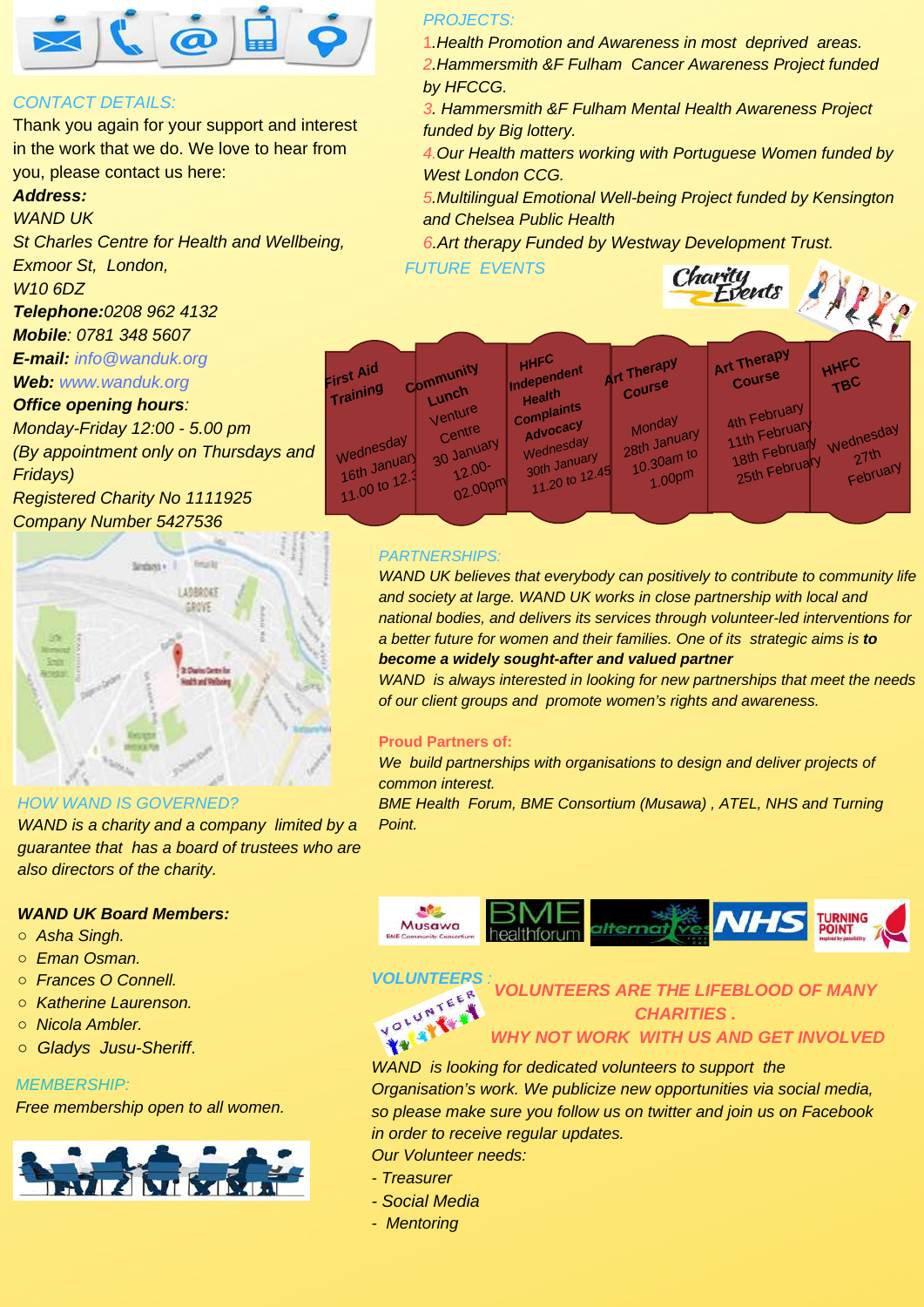# **What is Emotional Wellbeing Support?**

The Emotional Wellbeing Support delivers a service where trained staff and volunteers provide emotional support and practical help to clients who are experiencing a difficult time.

This is a FREE and confidential service. The information you tell your emotional support worker will not leave the organisation except in an emergency situation if someone was in danger.

Emotional Wellbeing workers usually see clients for up to 4 sessions but this is flexible according to the client's needs and situation.

#### How we can help

We will listen carefully to you, understand your difficulties and help you to see things more clearly. Do you feel you want to talk openly to someone outside of your family and friends?

We do not judge we assist in exploring a range of different options or coping strategies.

#### Who can take advantage of this service?

We can help if you can't cope with feelings such as anger, sadness, grief, anxiety and depression. If you are feeling isolated, with no family or friend support. Low self - esteem, confidence or relationship problems. Self harm, trauma, bereavement and other issues that may be troubling you.

#### **Benefits of Emotional Wellbeing Support**

Emotional Wellbeing workers are here to provide you with information, emotional support, refer you to other services. However they cannot give you advice or tell you what to do.

#### **About the Sessions**

Service provides 4 **Weekly** sessions lasting 1 hour each.



# Make Appointment

Date: Time:

Refer a friend:

info@wanduk.org

0208 962 4132

0781 348 5607

WAND UK St. Charles Centre for Health and Wellbeing, Exmoor Street, W106DZ



# **Support WAND** UK by Making a **DONATION** here:

https://mydonate.bt.com/Charities/Wanduk



**FOLLOW US L Facebook: WAND UK Instagram: @wand UK Twitter: @WANDCharityUK** YOUTUBE: WAND UK **Blog:** https://greatwanduk.wordpress.com